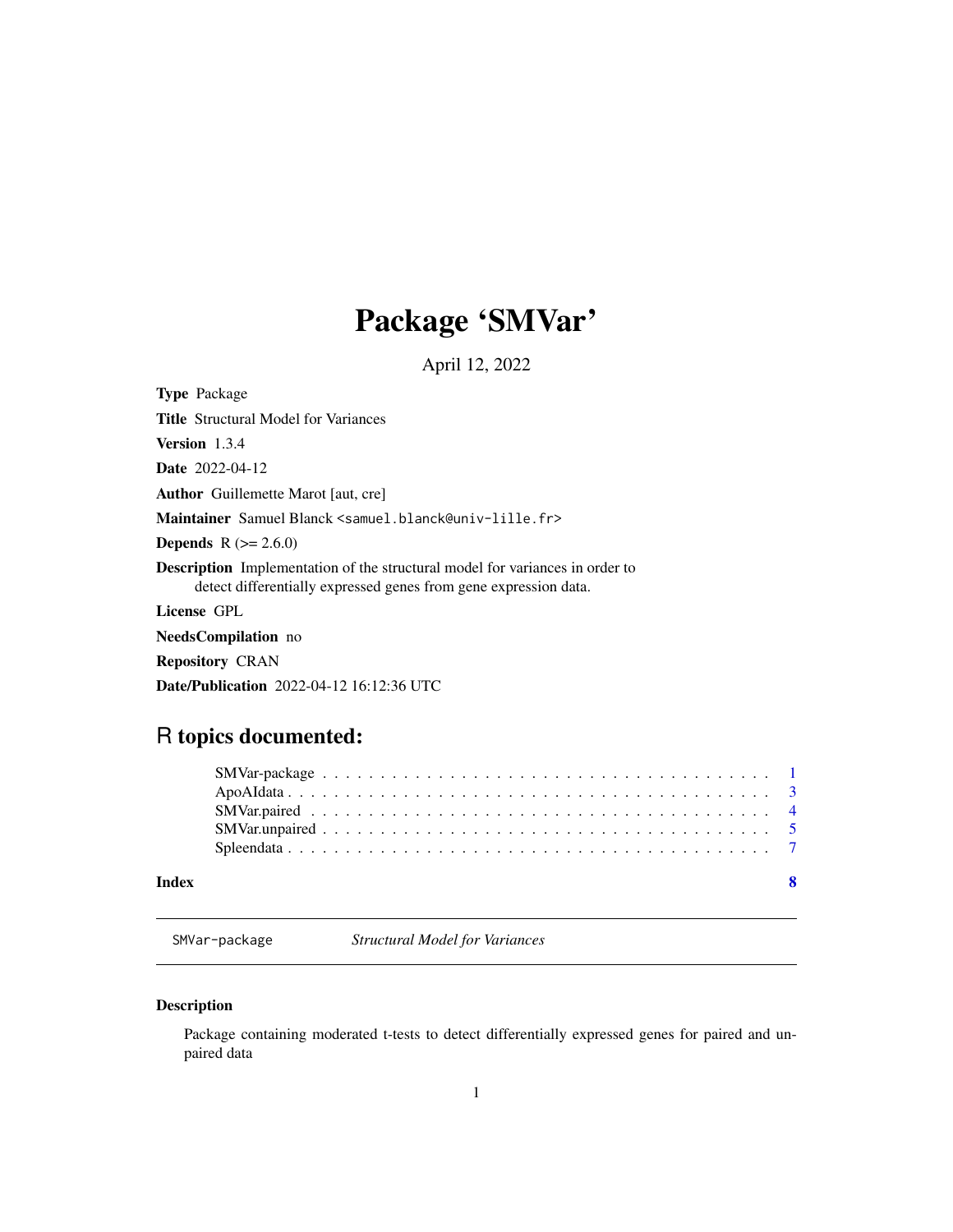2 SMVar-package

Details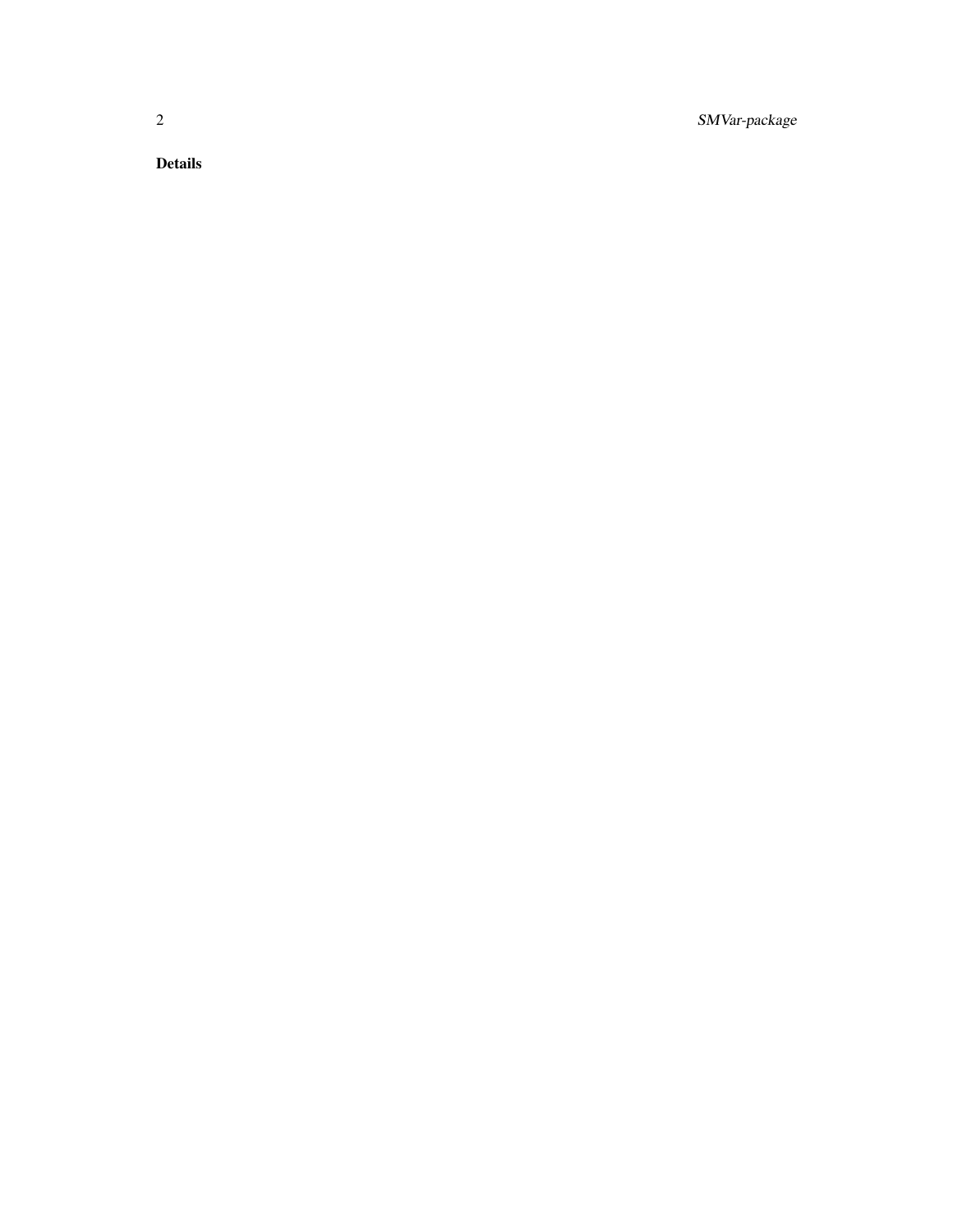#### <span id="page-2-0"></span>ApoAIdata 3

| Package: | <b>SMVar</b> |
|----------|--------------|
| Type:    | Package      |
| Version: | 1.3.3        |
| Date:    | 2011-08-03   |
| License: | GPL.         |

SMVar.unpaired and SMVar.paired are the most important functions.

#### Author(s)

Guillemette Marot <guillemette.marot@inria.fr>

#### References

F. Jaffrezic, Marot, G., Degrelle, S., Hue, I. and Foulley, J. L. (2007) A structural mixed model for variances in differential gene expression studies. Genetical Research (89) 19:25

#### Examples

```
library(SMVar)
data(ApoAIdata)
attach(ApoAIdata)
SMVar.unpaired(ApoAIGeneId,list(ApoAICond1,ApoAICond2))
```
ApoAIdata *ApoAIdata*

#### Description

Example dataset for unpaired data

#### Usage

data(ApoAIdata)

#### Format

ApoAIdata is a list with 3 elements

ApoAIGeneId vector of fictive gene names)

ApoAICond1 matrix with 6226 rows and 8 columns with normalized normal mice measurements ApoAICond2 matrix with 6226 rows and 8 columns with normalized KO mice measurements

#### Source

Similar to the example dataset used in the package Varmixt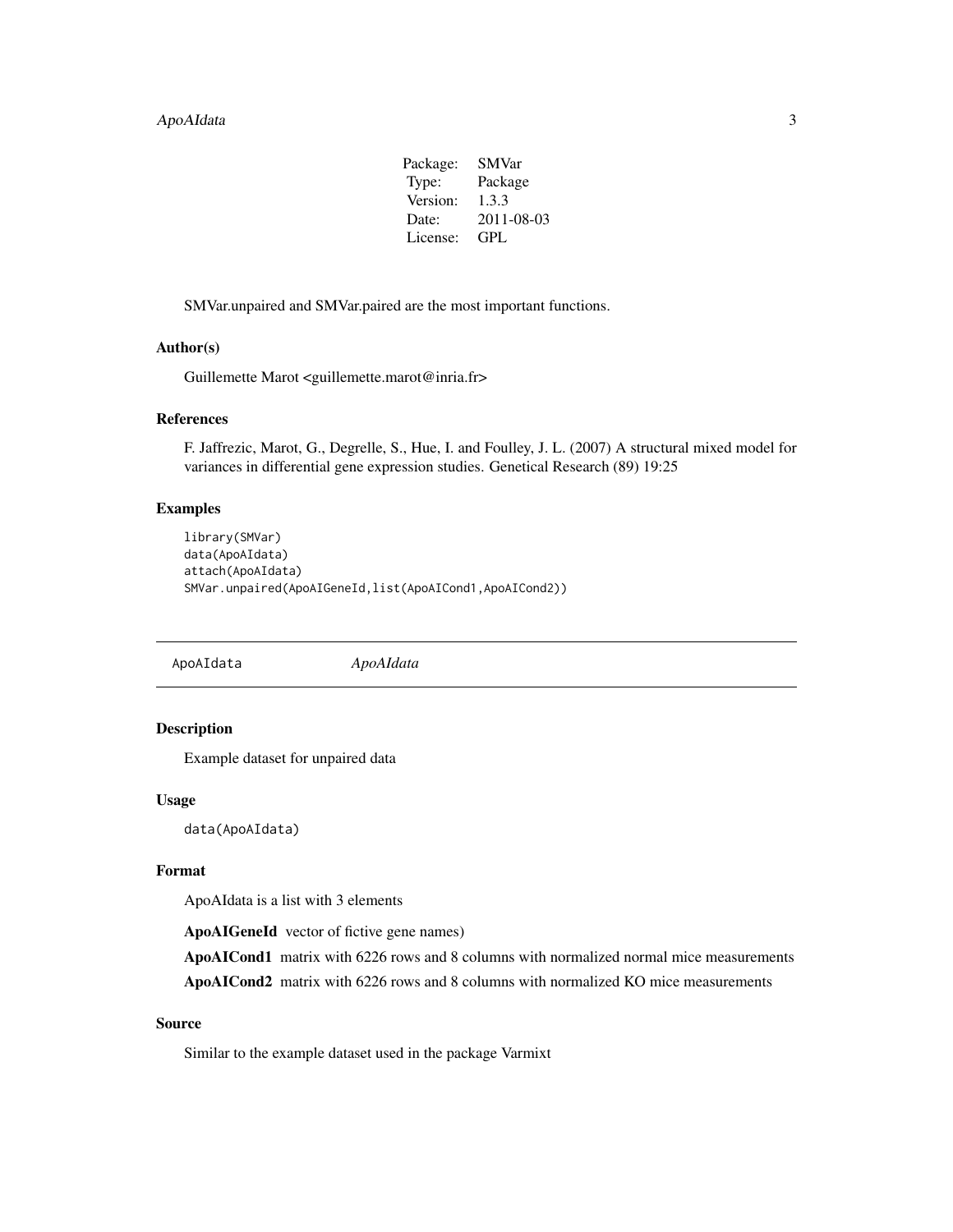#### <span id="page-3-0"></span>References

M.J. Callow, S. Dudoit, E.L. Gong, T.P. Speed, and E.M. Rubin. Microarray expression profiling identifies genes with altered expression in hdl-deficien mice. Genome Res., 10(12) : 2022-9, 2000

#### Examples

data(ApoAIdata) attach(ApoAIdata)

SMVar.paired *Structural model for variances with paired data*

#### Description

Function to detect differentially expressed genes when data are paired

#### Usage

```
SMVar.paired(geneNumbers, logratio, fileexport = NULL,
           minrep = 2, method = "BH", threshold = 0.05)
```
#### Arguments

| geneNumbers | Vector with gene names or dataframe which contains all information about spots<br>on the chip |
|-------------|-----------------------------------------------------------------------------------------------|
| logratio    | matrix with one row by gene and one column by replicate giving the logratio                   |
| fileexport  | file to export the list of differentially expressed genes                                     |
| minrep      | minimum number of replicates to take a gene into account, minrep must be<br>higher than 2     |
| method      | method of multiple tests adjustment for p. values                                             |
| threshold   | threshold of False Discovery Rate                                                             |

#### Details

This function implements the structural model for variances described in (Jaffrezic et al., 2007). Data must be normalized before calling the function. Matrix geneNumbers must have one of the following formats: "matrix","data.frame","vector","character","numeric","integer".

#### Value

Only the number of differentially expressed genes is printed. If asked, the file giving the list of differentially expressed genes is created

If the user creates an object when calling the function (for example "Stat=SMVar.paired(...)") then Stat contains the information for all genes, is sorted by ascending p-values and

Stat\$TestStat gives the test statistics as described in the paper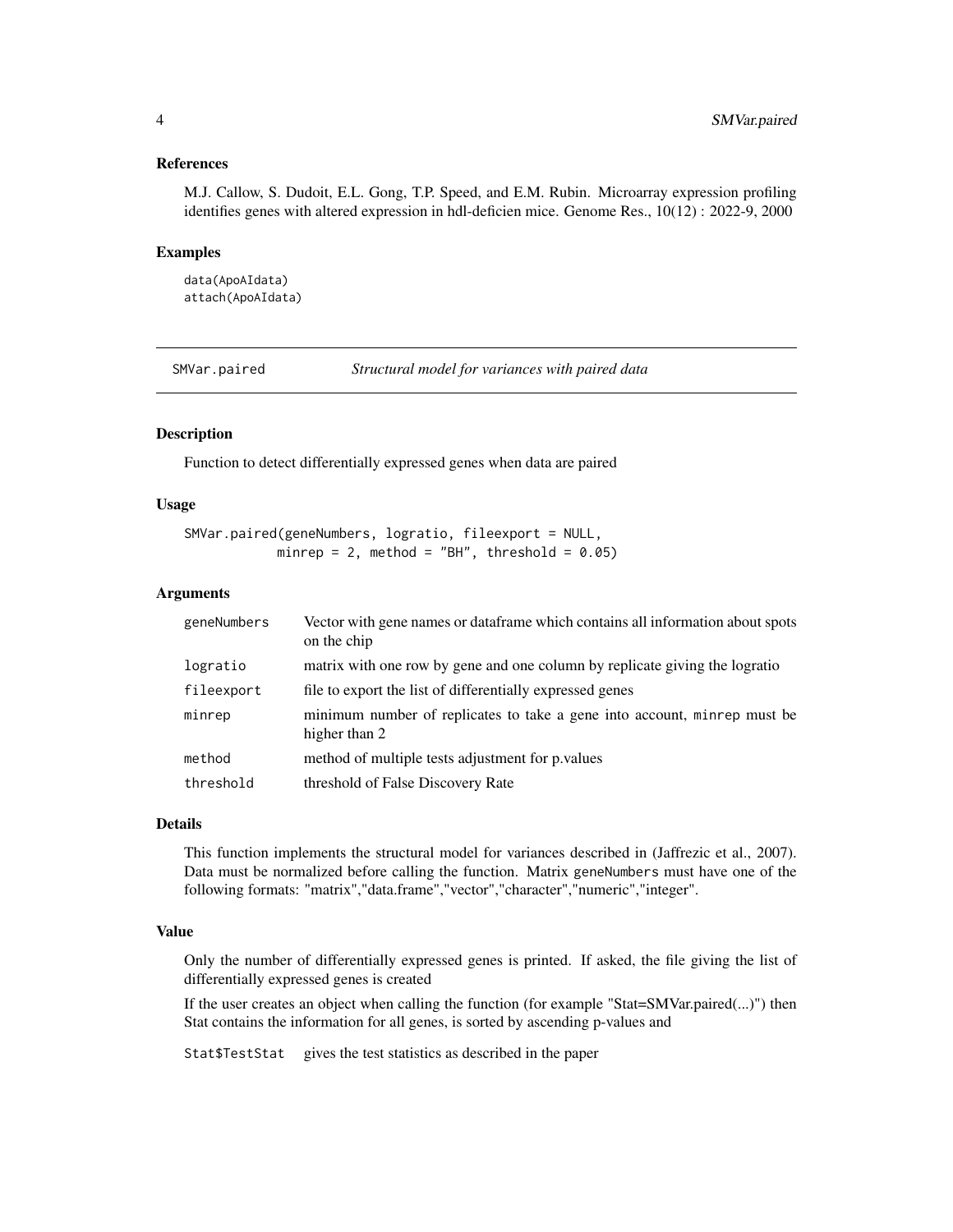#### <span id="page-4-0"></span>SMVar.unpaired 5

Stat\$StudentPValue gives the raw p-values Stat\$DegOfFreedom gives the number of degrees of freedom for the Student distribution for the test statistics Stat\$LogRatio gives the logratios Stat\$AdjPValue gives the adjusted p-values

#### Note

If the first column of the file geneNumbers contains identical names for two different spots, these two spots are only counted once if they are both differentially expressed. By default, the correction for multiple testing is Benjamini Hochberg with a threshold of False Discovery Rate (FDR) of 5%. The FDR threshold can be changed, and it is also possible to choose the multiple test correction method ("holm", "hochberg", "hommel", "bonferroni", "BH", "BY", "fdr", "none"). To see the references for these methods, use the R-help ?p.adjust.

#### Author(s)

Guillemette Marot with contributions from Anne de la Foye

#### References

F. Jaffrezic, Marot, G., Degrelle, S., Hue, I. and Foulley, J. L. (2007) A structural mixed model for variances in differential gene expression studies. Genetical Research (89) 19:25

#### Examples

```
library(SMVar)
data(Spleendata)
attach(Spleendata)
SMVar.paired(SpleenGeneId,SpleenLogRatio)
```
SMVar.unpaired *Structural model for variances with unpaired data*

#### Description

Function to detect differentially expressed genes when data are unpaired

#### Usage

```
SMVar.unpaired(geneNumbers, listcond, fileexport = NULL,
              minrep = 2, method = "BH", threshold = 0.05)
```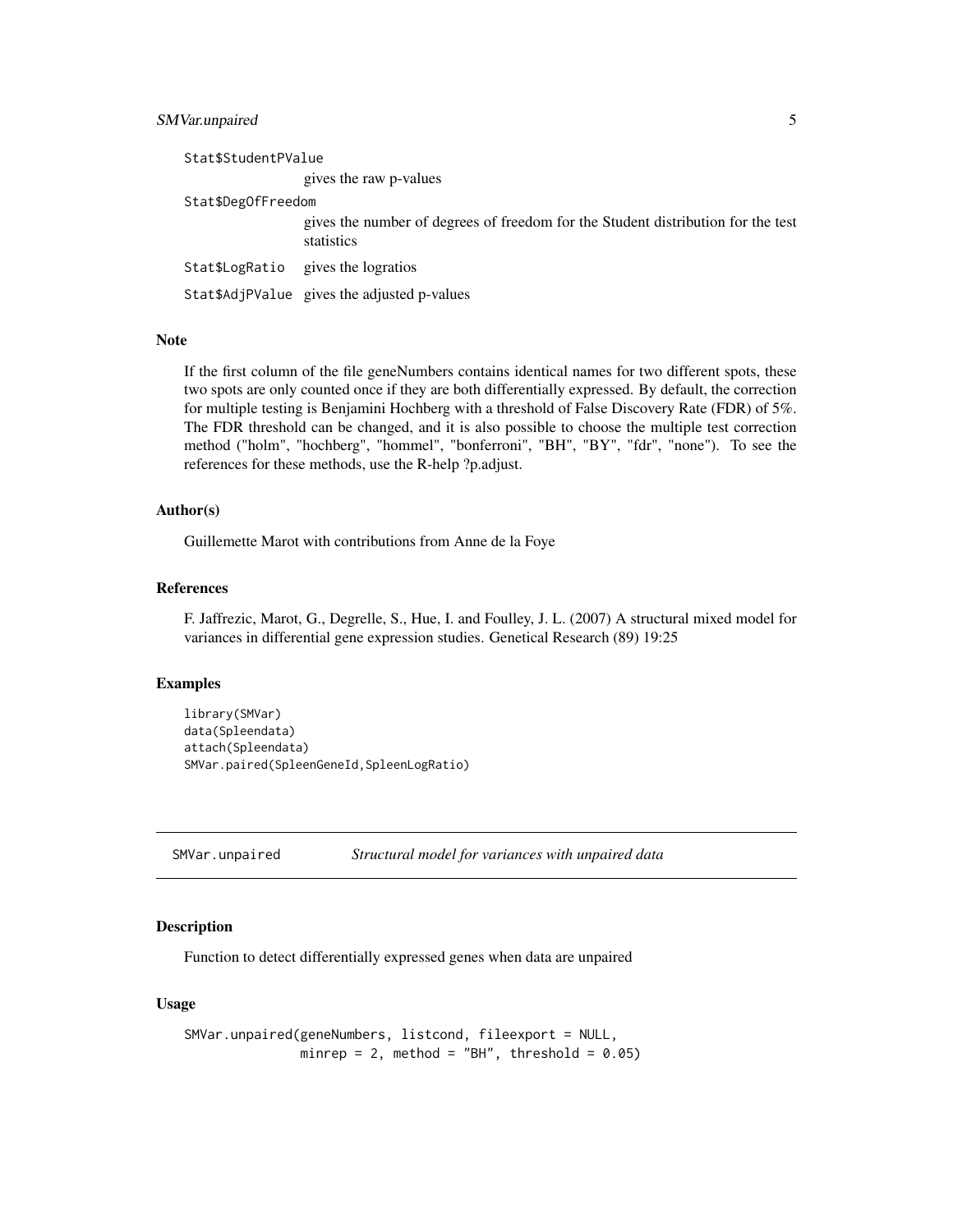#### Arguments

| geneNumbers | Vector with gene names or dataframe which contains all information about spots<br>on the chip |
|-------------|-----------------------------------------------------------------------------------------------|
| listcond    | list of the different conditions to be compared                                               |
| fileexport  | file to export the list of differentially expressed genes                                     |
| minrep      | minimum number of replicates to take a gene into account, minrep must be<br>higher than 2     |
| method      | method of multiple tests adjustment for p. values                                             |
| threshold   | threshold of False Discovery Rate                                                             |

#### Details

This function implements the structural model for variances described in (Jaffrezic et al., 2007). Data must be normalized before calling the function. Matrix geneNumbers must have one of the following formats: "matrix","data.frame","vector","character","numeric","integer".

#### Value

Only the number of differentially expressed genes is printed. If asked, the file giving the list of differentially expressed genes is created.

If the user creates an object when calling the function (for example "Stat=SMVar.paired(...)") then Stat contains the information for all genes, is sorted by ascending p-values and

| Stat\$TestStat      | gives the test statistics as described in the paper                                            |  |  |  |  |  |
|---------------------|------------------------------------------------------------------------------------------------|--|--|--|--|--|
| Stat\$StudentPValue |                                                                                                |  |  |  |  |  |
|                     | gives the raw p-values                                                                         |  |  |  |  |  |
| Stat\$DegOfFreedom  |                                                                                                |  |  |  |  |  |
|                     | gives the number of degrees of freedom for the Student distribution for the test<br>statistics |  |  |  |  |  |
| Stat\$Cond1         | gives the first condition considered in the log-ratio                                          |  |  |  |  |  |
| Stat\$Cond2         | gives the second condition considered in the log-ratio                                         |  |  |  |  |  |
| Stat\$LogRatio      | gives the logratios (listcond[[Cond2]]-listcond[[Cond1]])                                      |  |  |  |  |  |
|                     | Stat \$AdjPValue gives the adjusted p-values                                                   |  |  |  |  |  |

#### Note

If the first column of the file geneNumbers contains identical names for two different spots, these two spots are only counted once if they are both differentially expressed. By default, the correction for multiple testing is Benjamini Hochberg with a threshold of False Discovery Rate (FDR) of 5%. The FDR threshold can be changed, and it is also possible to choose the multiple test correction method ("holm", "hochberg", "hommel", "bonferroni", "BH", "BY", "fdr", "none"). To see the references for these methods, use the R-help ?p.adjust.

#### Author(s)

Guillemette Marot with contributions from Anne de la Foye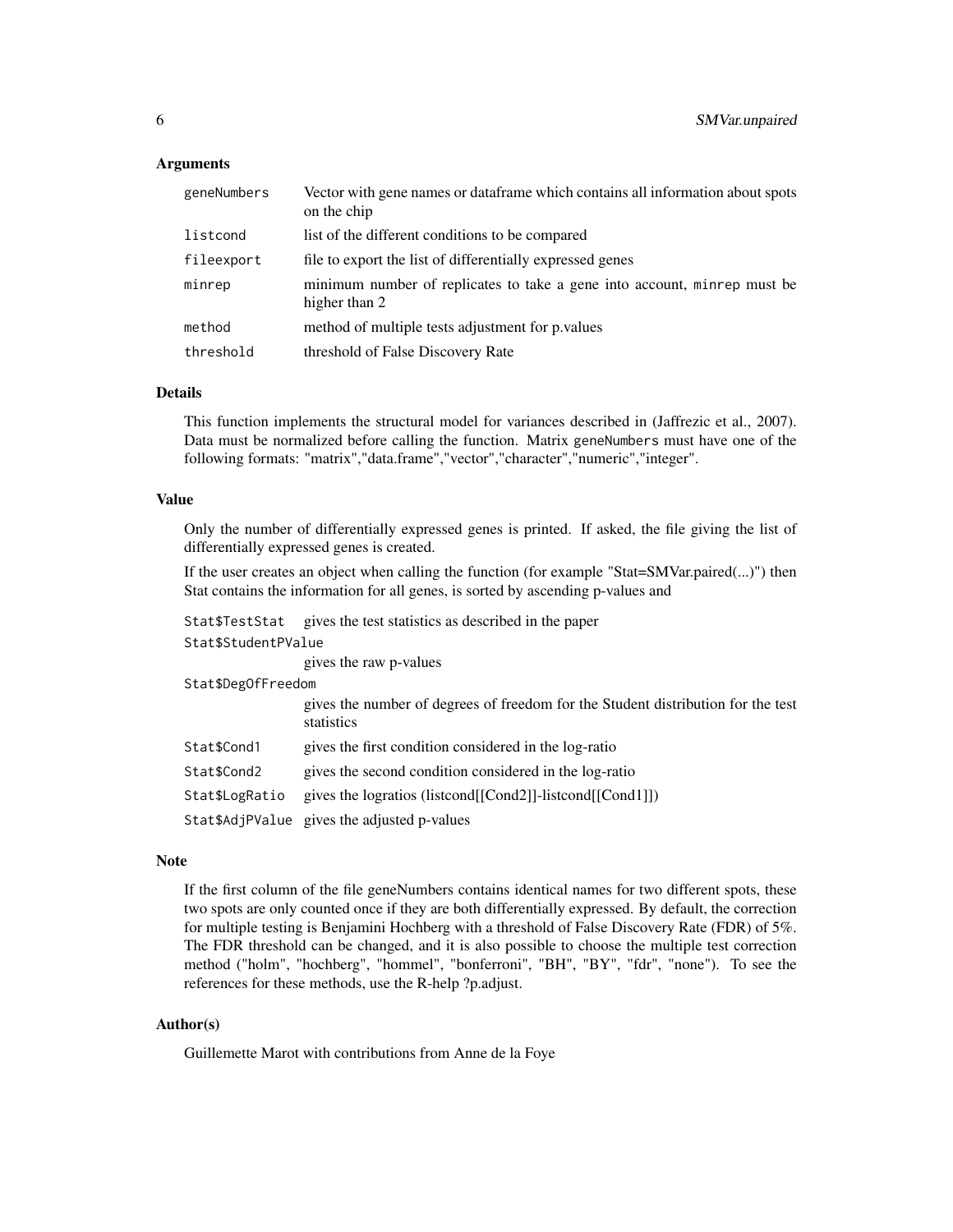#### <span id="page-6-0"></span>Spleendata 7

#### References

F. Jaffrezic, Marot, G., Degrelle, S., Hue, I. and Foulley, J. L. (2007) A structural mixed model for variances in differential gene expression studies. Genetical Research (89) 19:25

#### Examples

```
library(SMVar)
data(ApoAIdata)
attach(ApoAIdata)
SMVar.unpaired(ApoAIGeneId,list(ApoAICond1,ApoAICond2))
```
Spleendata *Spleendata*

#### Description

Example dataset for paired data

#### Usage

data(Spleendata)

#### Format

Spleendata is a list with 2 elements

SpleenGeneId Gene names)

SpleenLogRatio Matrix with 4360 rows and 6 columns with normalized log-ratio

#### Source

Similar to the example dataset used in the package Varmixt

#### References

P. Delmar, Robin, S., Tronik-Le Roux S. and Daudin J.-J. (2005) Mixture model on the variance for the differential analysis of gene expression data, JRSS series C, 54(1), 31:50

#### Examples

```
data(Spleendata)
attach(Spleendata)
```